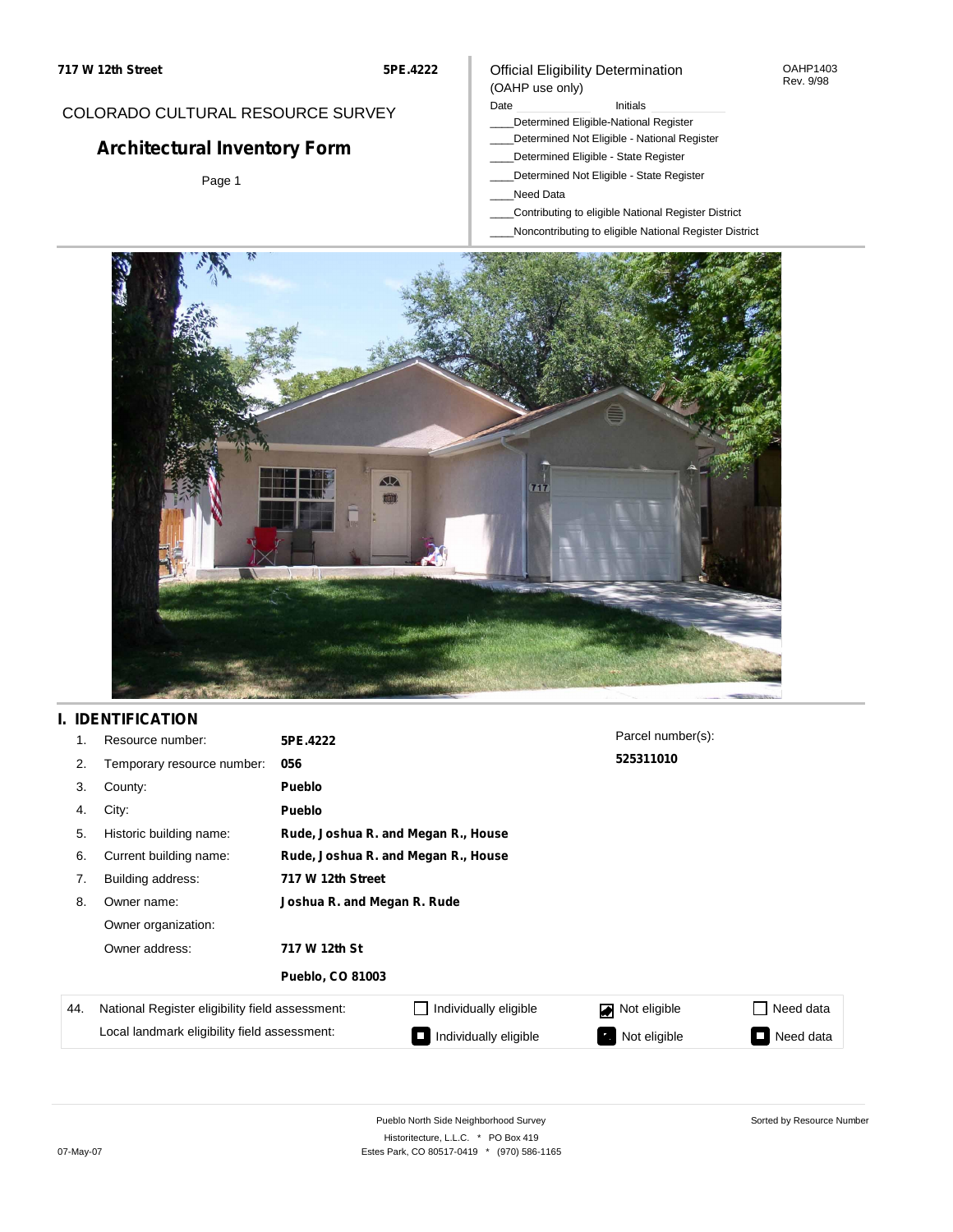Page 2

### **II. GEOGRAPHIC INFORMATION**

| 9.  | P.M.       |     | 6th                     |              | Township:                            |  |       | <b>20S</b> |    |           |           | Range:            | 65W |         |
|-----|------------|-----|-------------------------|--------------|--------------------------------------|--|-------|------------|----|-----------|-----------|-------------------|-----|---------|
|     |            | NE. | 1/4                     | of <b>SE</b> | 1/4                                  |  | of NE | 1/4        | of | <b>SW</b> | 1/4       | of Section        |     | 25      |
|     |            |     | 10. UTM reference zone: |              | 13                                   |  |       |            |    |           |           |                   |     |         |
|     | Easting:   |     |                         |              | 533533                               |  |       |            |    |           | Northing: |                   |     | 4236546 |
| 11. |            |     | USGS quad name:         |              | <b>Northeast Pueblo</b>              |  |       |            |    |           | Scale:    |                   |     | 7.5     |
|     | Year:      |     |                         |              | 1961 (Photorevised 1970 and<br>1974) |  |       |            |    |           |           |                   |     |         |
| 12. | $Lot(s)$ : |     |                         |              | Lot 10, Block 2                      |  |       |            |    |           |           |                   |     |         |
|     | Addition:  |     |                         |              | <b>Craig's Addition</b>              |  |       |            |    |           |           | Year of addition: |     | 1871    |

13. Boundary description and justification:

The parcel, as described above, contains but does not exceed the land historically associated with this property.

Metes and bounds exist:

 $\Box$ 

## **III. ARCHITECTURAL DESCRIPTION**

| 14. | Building plan (footprint, shape):<br>Other building plan descriptions: | <b>L-Shaped Plan</b>                 |                       |
|-----|------------------------------------------------------------------------|--------------------------------------|-----------------------|
| 15. | Dimensions in feet (length x width):                                   | 1,200 square feet                    |                       |
| 16. | Number of stories:                                                     | 1                                    |                       |
| 17. | Primary external wall material(s):                                     | <b>Stucco</b>                        | Other wall materials: |
| 18. | Roof configuration:<br>Other roof configurations:                      | <b>Gabled Roof/Front Gabled Roof</b> |                       |
| 19. | Primary external roof material:                                        | <b>Asphalt Roof/Composition Roof</b> |                       |
|     | Other roof materials:                                                  |                                      |                       |
| 20. | Special features:                                                      | Fence                                |                       |
|     |                                                                        | <b>Garage/Attached Garage</b>        |                       |
|     |                                                                        | Porch                                |                       |

21. General architectural description:

Oriented to the south, this house rests on a concrete foundation. Cream stuccos clads the exterior walls. Windows are generally 1-over-1-light, double-hung sash, with white vinyl frames. Paired, 9-over-9-light, double-hung sash windows open in the front (south) façade. An integral porch fills the west half of the asymmetrical façade. It has a single support at its southwest corner. The principal doorway, which opens just west of center, is a white, 4-panel, metal door, with fanlight. A doorway opening in the rear (north) elevation hosts an identical door. An attached garage protrudes from the east half of the façade. A concrete driveway connects it to West 12th Street. The garage door is a white, 16-panel, steel, overhead-retractable door. **Brown asphalt shingles cover the front-gabled roof, and white-painted wood soffit and fascia box the eaves.**

#### 22. Architectural style: **No Style**

Other architectural styles:

Building type:

23. Landscape or special setting features: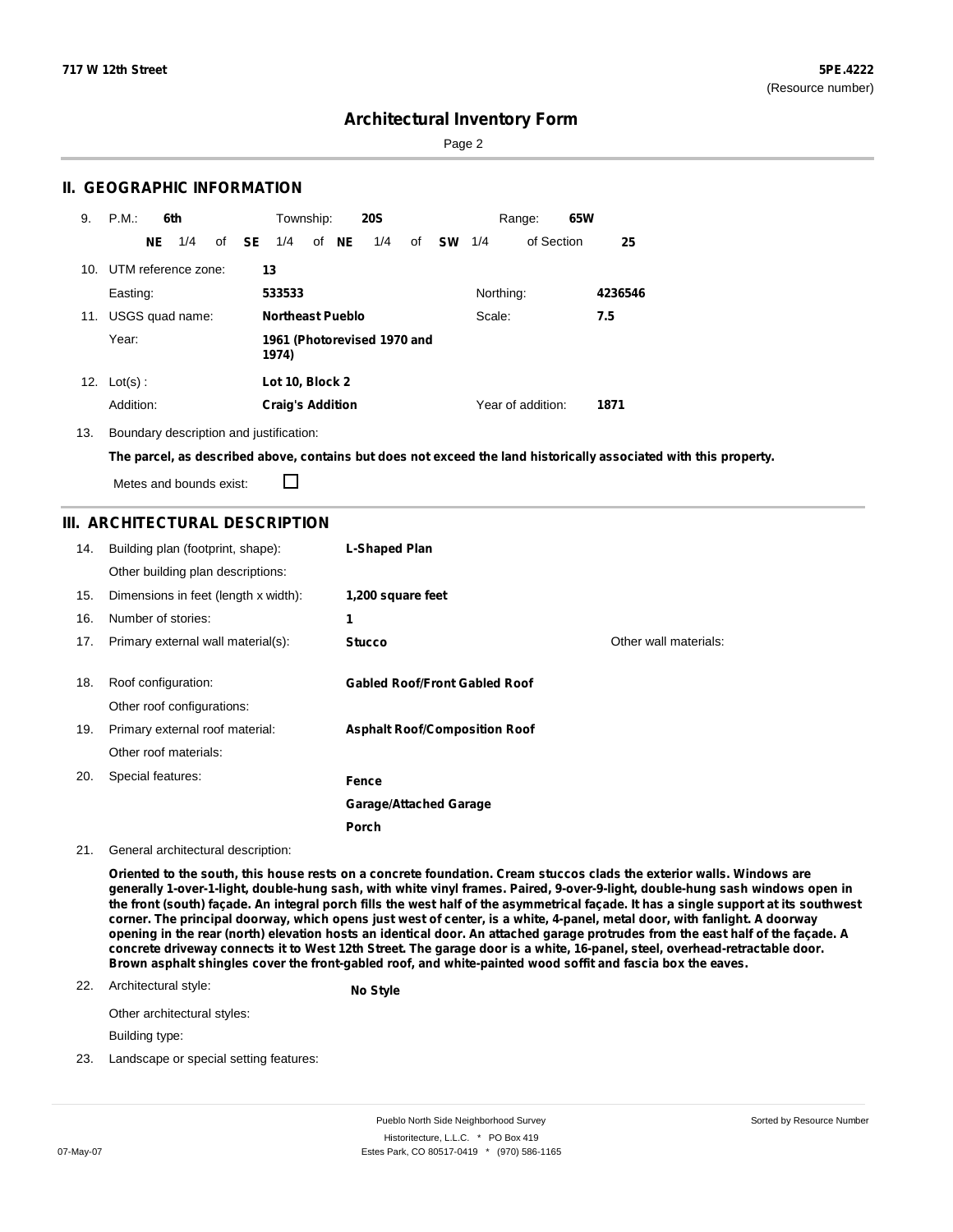Page 3

This property is located on terrain sloping downward from north to south, with an elevation of around 4,700 feet above mean sea level. The neighborhood features modest, one- and two-story houses. This property is located on the north side of West 12th Street, an east-west-oriented thoroughfare. It is situated between 715 W 12th Street, to the east, and 721 West 12th Street, to the west. A grass strip separates the sidewalk from the street. Surrounding the house is a planted-grass yard, with mature **landscaping. A wood privacy fence encloses the backyard.**

24. Associated buildings, features or objects: **No associated buildings identified.**

#### **IV. ARCHITECTURAL HISTORY**

| 25. | Date of Construction:  | <b>Estimate:</b>            | Actual: | 2002                                                                        |
|-----|------------------------|-----------------------------|---------|-----------------------------------------------------------------------------|
|     | Source of Information: |                             |         | Pueblo County Office of Tax Assessor. Property information card [internet]. |
| 26. | Architect:             | unknown                     |         |                                                                             |
|     | Source of information: |                             |         |                                                                             |
| 27. | Builder:               | unknown                     |         |                                                                             |
|     | Source of information: |                             |         |                                                                             |
| 28. | Original Owner:        | <b>Prime Equities, Inc.</b> |         |                                                                             |
|     | Source of information: |                             |         | Pueblo County Office of Tax Assessor. Property information card [internet]. |

29. Construction history:

According to Pueblo County tax records, this building was constructed in 2002. An analysis of the form, style, and materials corroborates this date. It replaced a single-story, gable-front-and-wing house dating to at least 1893. That building was entirely **demolished for the construction of the current dwelling.**

30. Location: **original** Date of move(s):

#### **V. HISTORICAL ASSOCIATIONS**

| 31. Original use(s):     | <b>Single Dwelling</b> |
|--------------------------|------------------------|
| 32. Intermediate use(s): | <b>Single Dwelling</b> |
| 33. Current use(s):      | <b>Single Dwelling</b> |
| 34. Site type(s):        | <b>Residence</b>       |

35. Historical background:

This house was constructed in 2002 on the site of a house dating back to at least 1893. Prime Equities, Inc., constructed the current house, which Joshua R. and Megan R. Rude purchased in April 2003. They continue to reside here.

36. Sources of information:

**Pueblo County Office of Tax Assessor. Property information card [internet].**

**Pueblo City Directory. Pueblo, Co.; Salt Lake City; Kansas City, Mo.; and others: R.L. Polk & Co, consulted 1886 through 2003.**

**Sanborn Fire Insurance Maps (for Pueblo, Colorado). New York: Sanborn Map and Publishing Co., 1883, 1886, 1889, 1893, 1904-05, 1904-51, and 1904-52.**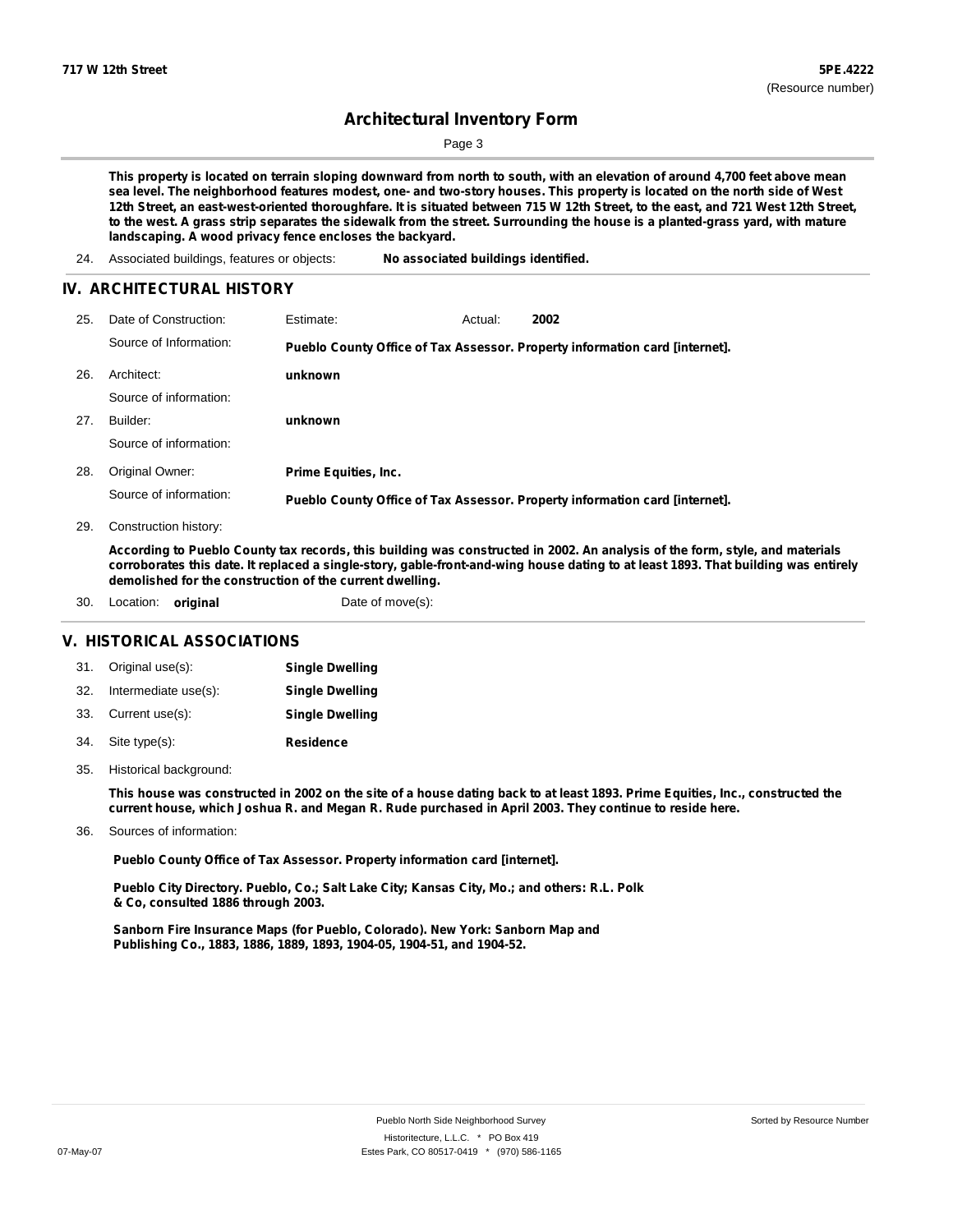۰

Sorted by Resource Number

## **Architectural Inventory Form**

Page 4

|     | <b>VI. SIGNIFICANCE</b>                                                                                                                                                                                |  |  |  |  |  |  |  |  |
|-----|--------------------------------------------------------------------------------------------------------------------------------------------------------------------------------------------------------|--|--|--|--|--|--|--|--|
| 37. | Local landmark designation:<br>Yes $\Box$<br>No.                                                                                                                                                       |  |  |  |  |  |  |  |  |
|     | Designation authority:                                                                                                                                                                                 |  |  |  |  |  |  |  |  |
|     | Date of designation:                                                                                                                                                                                   |  |  |  |  |  |  |  |  |
| 38. | Applicable National Register criteria:                                                                                                                                                                 |  |  |  |  |  |  |  |  |
|     | A. Associated with events that have made a significant contribution to the broad pattern of our history.                                                                                               |  |  |  |  |  |  |  |  |
|     | B. Associated with the lives of persons significant in our past.<br>$\Box$                                                                                                                             |  |  |  |  |  |  |  |  |
|     | C. Embodies the distinctive characteristics of a type, period, or method of construction, or represents the work<br>ΙI                                                                                 |  |  |  |  |  |  |  |  |
|     | of a master, or that possess high artistic values, or represents a significant and distinguished entity whose<br>components may lack individual distinction.                                           |  |  |  |  |  |  |  |  |
|     | D. Has yielded, or may be likely to yield, information important in history or prehistory.                                                                                                             |  |  |  |  |  |  |  |  |
|     | Qualifies under Criteria Considerations A through G (see manual).<br>$\mathbf{I}$                                                                                                                      |  |  |  |  |  |  |  |  |
|     | Does not meet any of the above National Register criteria.<br>◙                                                                                                                                        |  |  |  |  |  |  |  |  |
|     | <b>Pueblo Standards for Designation:</b>                                                                                                                                                               |  |  |  |  |  |  |  |  |
|     | <u>1a. History</u>                                                                                                                                                                                     |  |  |  |  |  |  |  |  |
|     | Have direct association with the historical development of the city, state, or nation; or<br>$\overline{\phantom{a}}$ .                                                                                |  |  |  |  |  |  |  |  |
|     | <u>1b. History</u>                                                                                                                                                                                     |  |  |  |  |  |  |  |  |
|     | Be the site of a significant historic event; or<br>$\mathcal{L}_{\mathcal{A}}$                                                                                                                         |  |  |  |  |  |  |  |  |
|     | 1c. History                                                                                                                                                                                            |  |  |  |  |  |  |  |  |
|     | Have direct and substantial association with a person or group of persons who had influence on society.<br>$\Box$                                                                                      |  |  |  |  |  |  |  |  |
|     | 2a. Architecture                                                                                                                                                                                       |  |  |  |  |  |  |  |  |
|     | Embody distinguishing characteristics of an architectural style or type; or<br>$\mathcal{L}_{\mathcal{A}}$                                                                                             |  |  |  |  |  |  |  |  |
|     | 2b. Architecture                                                                                                                                                                                       |  |  |  |  |  |  |  |  |
|     | Be a significant example of the work of a recognized architect or master builder, or<br>$\mathcal{L}_{\mathcal{A}}$                                                                                    |  |  |  |  |  |  |  |  |
|     | 2c. Architecture                                                                                                                                                                                       |  |  |  |  |  |  |  |  |
|     | Contain elements of architectural design, engineering, materials, craftsmanship, or artistic merit which represent a<br>$\mathcal{L}_{\rm{max}}$<br>significant or influential innovation;             |  |  |  |  |  |  |  |  |
|     | 2d. Architecture                                                                                                                                                                                       |  |  |  |  |  |  |  |  |
|     | Portray the environment of a group of people or physical development of an area of the city in an era of history<br>$\mathcal{L}_{\mathcal{A}}$<br>characterized by a distinctive architectural style. |  |  |  |  |  |  |  |  |
|     | 3a. Geography                                                                                                                                                                                          |  |  |  |  |  |  |  |  |
|     | Have a prominent location or be an established, familiar, and orienting visual feature of the contemporary city, or<br>$\overline{\phantom{a}}$                                                        |  |  |  |  |  |  |  |  |
|     | 3b. Geography                                                                                                                                                                                          |  |  |  |  |  |  |  |  |
|     | Promote understanding and appreciation of Pueblo's environment by means of distinctive physical characteristics<br>п<br>or rarity; or                                                                  |  |  |  |  |  |  |  |  |
|     | 3c. Geography<br>Make a special contribution to Pueblo's distinctive character.<br>$\mathcal{L}_{\mathcal{A}}$                                                                                         |  |  |  |  |  |  |  |  |
|     | Not Applicable                                                                                                                                                                                         |  |  |  |  |  |  |  |  |
|     | Does not meet any of the above Pueblo landmark criteria.<br>$\sim$                                                                                                                                     |  |  |  |  |  |  |  |  |
| 39. | Area(s) of Significance:<br><b>Not Applicable</b>                                                                                                                                                      |  |  |  |  |  |  |  |  |
| 40. | Period of Significance:<br>n/a                                                                                                                                                                         |  |  |  |  |  |  |  |  |
| 41. | National:<br>Level of significance:<br>State<br>Local<br>О<br>$\sim$                                                                                                                                   |  |  |  |  |  |  |  |  |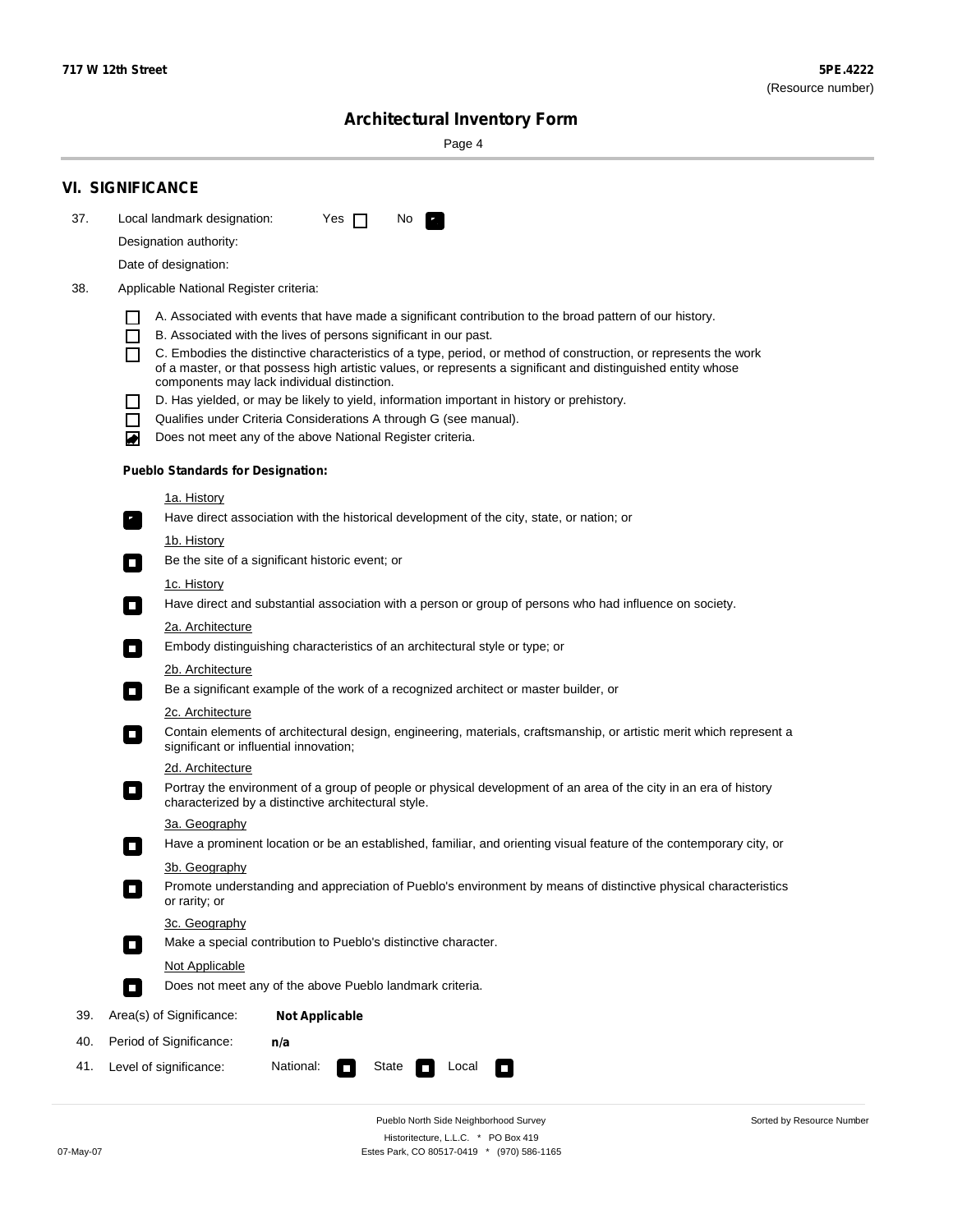Page 5

#### 42. Statement of significance:

Because this property is less than 50 years old and does not meet any of criteria considerations A through G, it is ineligible for listing in the National Register of Historic Places. Moreover, the architectural and historical significance are not to the extent that the property would qualify for individual listing in the Colorado State Register of Historic Properties or as a City of Pueblo landmark. Given its age, the property should not be considered a contributing resource within any potential historic **district.**

43. Assessment of historic physical integrity related to significance:

Constructed in 2002, this house exhibits a high level of physical integrity relative to the seven aspects of integrity as defined by the National Park Service and the Colorado Historical Society: location, setting, design, materials, workmanship, feeling, and association. It has not been modified since its construction. The building retains sufficient physical integrity to convey its **significance.**

> Yes Yes

П

No

No  $\blacksquare$  N/A

 $N/A$ 

### **VII. NATIONAL REGISTER ELIGIBILITY ASSESSMENT**

**Individually eligible Not eligible** Not eligible **Need data** 44. National Register eligibility field assessment: Local landmark eligibility field assessment: **I** Individually eligible **Not** Extract Not eligible **Need data** 45. Is there National Register district potential? Yes ◚ No П **Pueblo's North Side Neighborhood represents the evolution of the city's professional middle and upper** Discuss: **classes. Its diversity of architectural styles and forms directly represents the city's changing economic and cultural climates. As well, the neighborhood is distinctive because it appears to have evolved independently of the area's dominant industry, steel manufacturing.**

If there is National Register district potential, is this building contributing:

If the building is in existing National Register district, is it contributing: 46.

#### **VIII. RECORDING INFORMATION**

| 47. | Photograph numbers): | <b>CD-ROM Photo Disc: North Side Photos</b><br>File Name(s): 12thstw717                                                |
|-----|----------------------|------------------------------------------------------------------------------------------------------------------------|
|     | Negatives filed at:  | <b>Special Collections</b><br>Robert Hoag Rawlings Public Library<br>100 East Abriendo Avenue<br>Pueblo, CO 81004-4290 |
| 48. | Report title:        | <b>Pueblo North Side Neighborhood Survey</b>                                                                           |
| 49. | $Date(s)$ :          | 06/20/05                                                                                                               |
| 50. | Recorder(s):         | <b>Adam Thomas</b>                                                                                                     |
| 51. | Organization:        | Historitecture, L.L.C.                                                                                                 |
| 52. | Address:             | <b>PO Box 419</b>                                                                                                      |
|     |                      | Estes Park, CO 80517-0419                                                                                              |
| 53. | Phone number(s):     | (970) 586-1165                                                                                                         |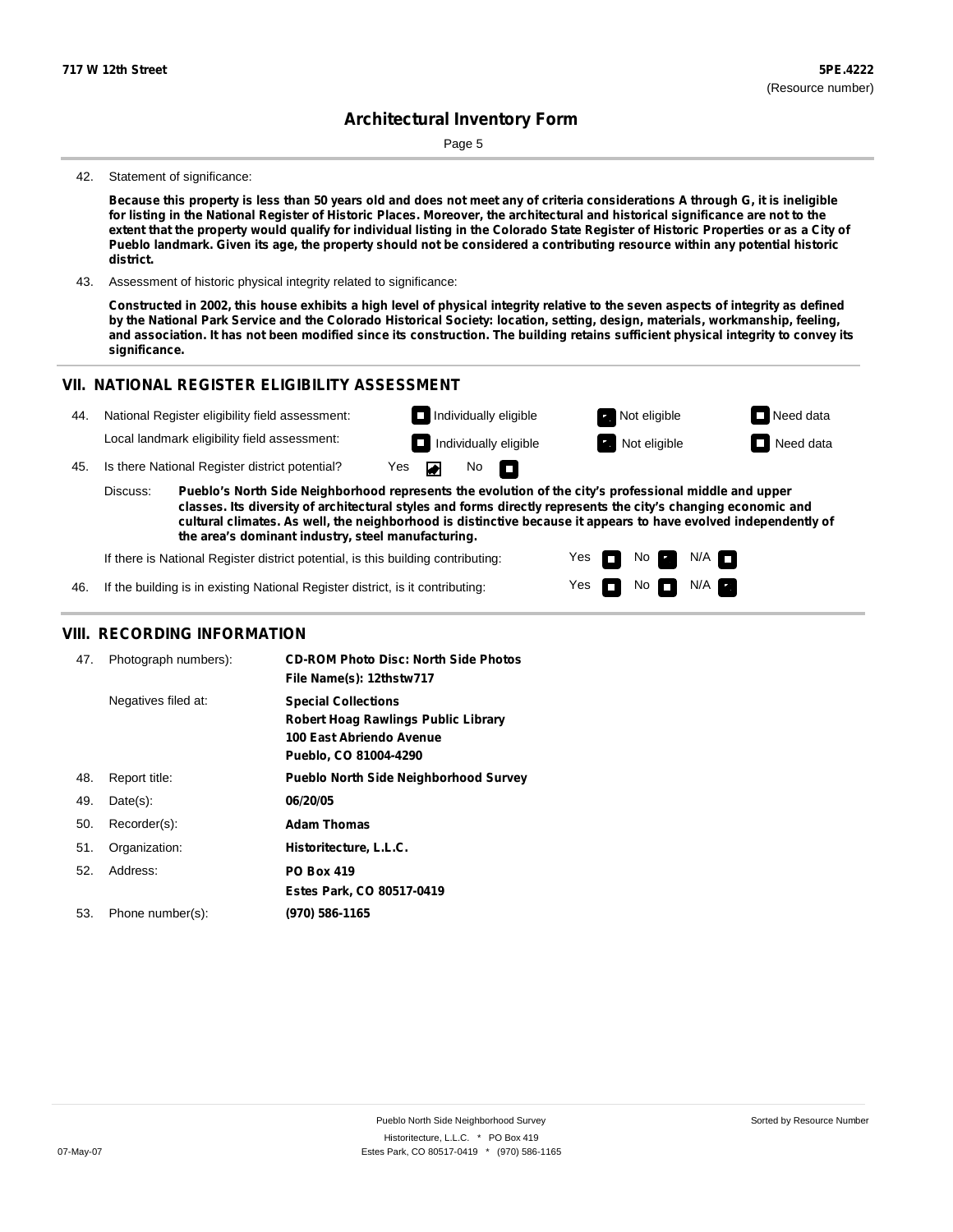Page 6